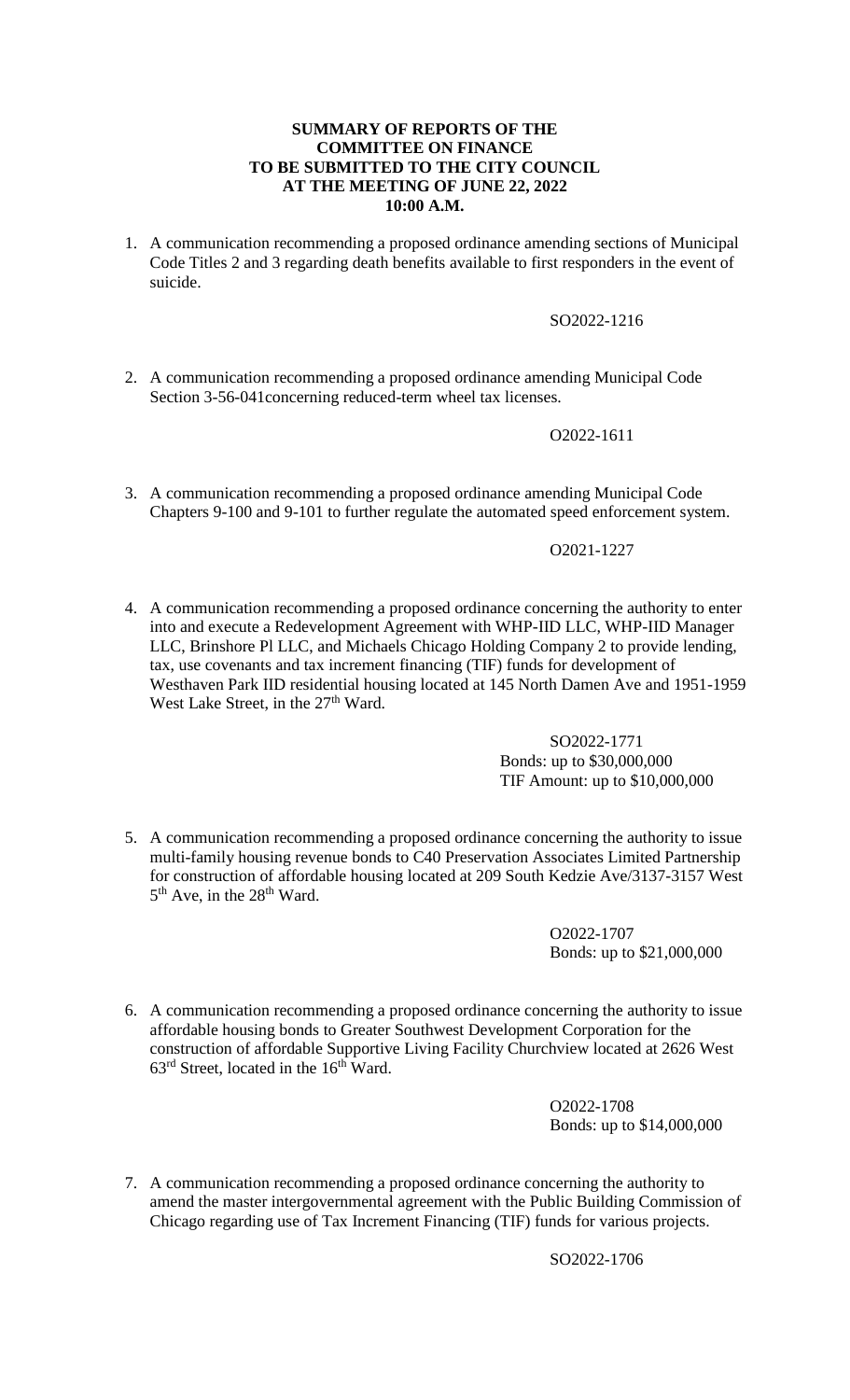8. A communication recommending a proposed ordinance concerning the authority to enter into and execute an Intergovernmental Agreement with the Chicago Transit Authority to provide tax-increment financing (TIF) funds for infrastructure repairs to the 43<sup>rd</sup> Street Green Line station located in the 3<sup>rd</sup> Ward.

> O2022-1765 Amount: \$1,983,938

9. A communication recommending a proposed ordinance concerning the authority to enter into and execute an Intergovernmental Agreement with the Chicago Transit Authority to provide tax-increment financing (TIF) funds for infrastructure repairs to the Blue Line (Forest Park Branch) between Damen Ave and Ashland Ave in the  $25<sup>th</sup>$ ,  $27<sup>th</sup>$  and  $28<sup>th</sup>$ Wards.

> O2022-1767 Amount: \$21,560,000

10. A communication recommending a proposed ordinance concerning the authority to enter into and execute an Intergovernmental Agreement with the Chicago Transit Authority to provide tax-increment financing (TIF) funds for infrastructure repairs to the California Blue Line Station located in the 1<sup>st</sup> Ward.

> O2022-1769 Amount: \$5,670,000

11. A communication recommending a proposed ordinance concerning the authority to enter into and execute an Intergovernmental Agreement with the Chicago Transit Authority to provide tax-increment financing (TIF) funds for infrastructure repairs to the Western Brown Line Station located in the 47<sup>th</sup> Ward.

> O2022-1770 Amount: \$8,000,000

12. A communication recommending a proposed ordinance approving the redevelopment plan for the Cicero/Stevenson Redevelopment Project Area pursuant to the Tax Increment Financing (TIF) Act.

O2022-1744

13. A communication recommending a proposed ordinance designating the Cicero/Stevenson Redevelopment Project Area as a redevelopment project area pursuant to the Tax Increment Financing (TIF) Act.

O2022-1743

14. A communication recommending the adoption of Tax Increment Financing (TIF) for Cicero/Stevenson Redevelopment Project Area.

O2022-1742

15. A communication transmitting reports of cases in which judgments or settlements were entered into for the month of May 2022.

Direct Introduction